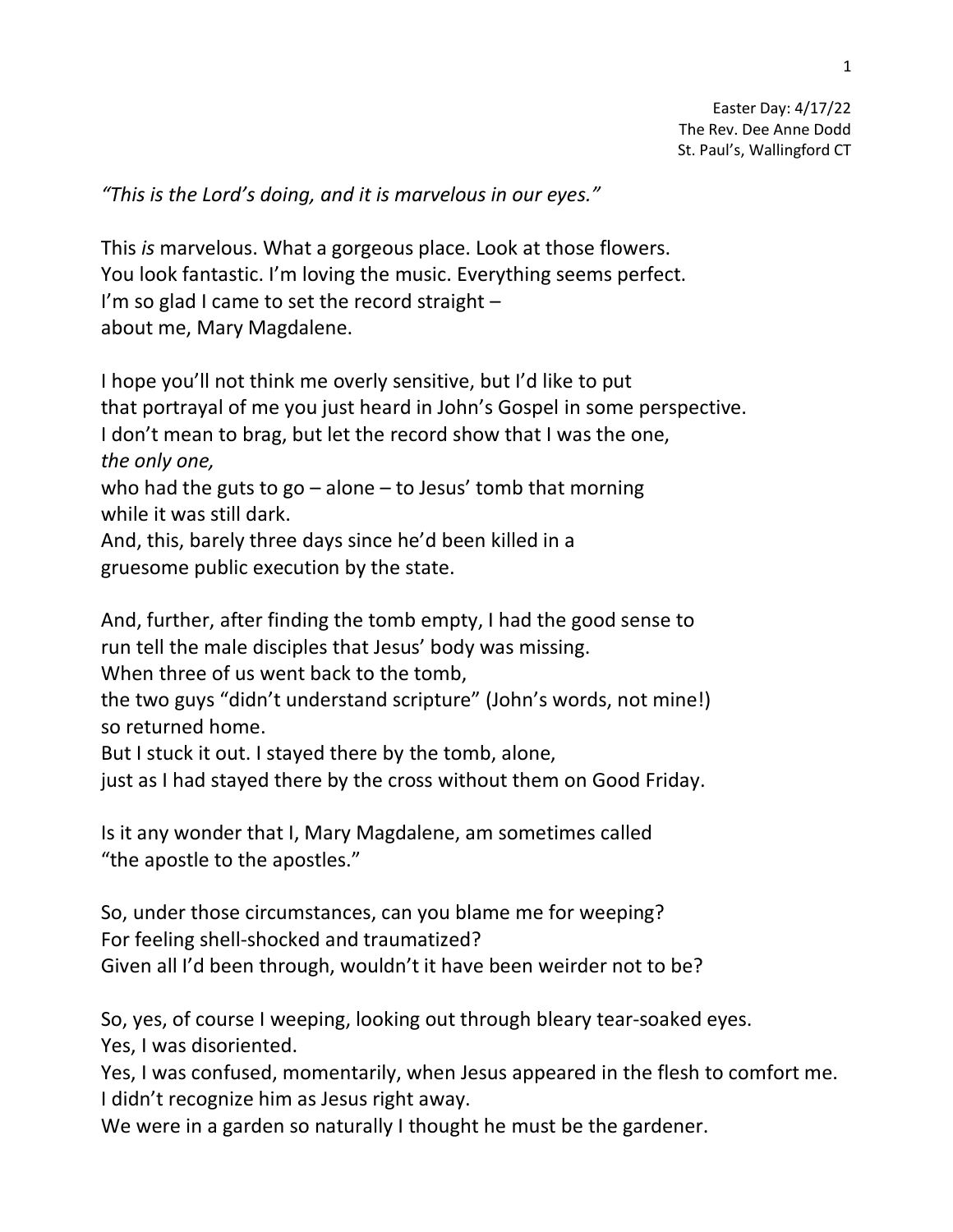Oh, you can laugh at this case of mistaken identity if you want, but now that I've got my wits about me, now that I've had a chance to think about it, I've decided I was right the first time.

Jesus *is* a gardener.

Gardens are miraculous places where heaven and earth delight together.

And just as all these flowers have seeds or bulbs buried deep in the dark earth, so Jesus lay in the tomb before rising up to new life.

It's like a butterfly emerging from the tomb of the chrysalis to soar into the fullness of life.

Jesus is a gardener. And we are the garden he tends.

Each of us, beautiful in our own way,

planted and nurtured, watered and pruned,

tenderly coaxed to blossom into new and vigorous life with Jesus.

So we've established that I know a thing or two about trauma.

I gather you do too.

I hear about this weird pandemic that has cost the lives of more than

a million of your fellow citizens, not yet properly mourned,

which has caused grave disruption and disorientation

even for those of you fortunate enough to ride it out.

There is violence and war, and war crimes, in your time

as there were in mine, and you don't know where it may go next.

You're blessed with an economy, and something called democracy and self-rule, that people in my time could scarcely dream of.

Yet it somehow feels a bit tentative these days.

And God knows what personal burdens you've dragged with you here today. It all sounds exhausting.

Maybe you need to do some weeping?

So I figured there was one more thing I might clear up for you while I'm here.

You know that part at the beginning of the gospel lesson,

where it mentions the disciple "whom Jesus loved"?

For centuries folks have debated who that is –